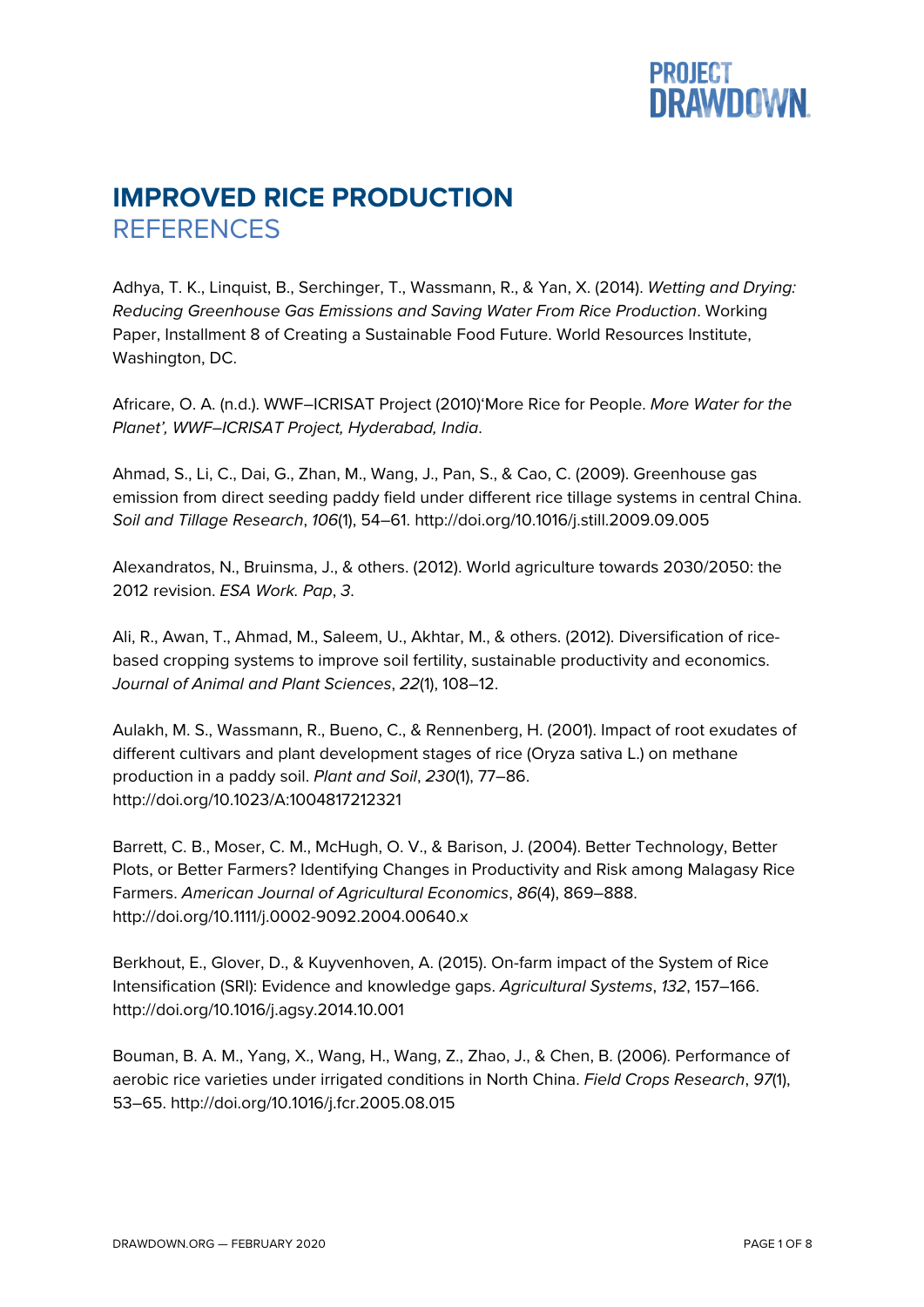Buendia, L. V., Neue, H.-U., Wassmann, R., Lantin, R. S., & Javellana, A. M. (1997). Understanding the nature of methane emission from rice ecosystems as basis of mitigation strategies. *Applied Energy*, *56*(3–4), 433–444. http://doi.org/10.1016/S0306-2619(97)00022-6

Cai, Z., Xing, G., Yan, X., Xu, H., Tsuruta, H., Yagi, K., & Minami, K. (1997). Methane and nitrous oxide emissions from rice paddy fields as affected by nitrogen fertilisers and water management. *Plant and Soil*, *196*(1), 7–14. http://doi.org/10.1023/A:1004263405020

Cassman, K. G., Dobermann, A., Walters, D. T., & Yang, H. (2003). Meeting Cereal Demand While Protecting Natural Resources and Improving Environmental Quality. *Annual Review of Environment and Resources*, *28*(1), 315–358. http://doi.org/10.1146/annurev.energy.28.040202.122858

Choi, J., Kim, G., Park, W., Shin, M., Choi, Y., Lee, S., … Yun, D. (2014). Effect of SRI water management on water quality and greenhouse gas emissions in Korea. *Irrigation and Drainage*, *63*(2), 263–270.

Cicerone, R. J., & Oremland, R. S. (1988). Biogeochemical aspects of atmospheric methane. *Global Biogeochemical Cycles*, *2*(4), 299–327. http://doi.org/10.1029/GB002i004p00299

Corton, T. M., Bajita, J. B., Grospe, F. S., Pamplona, R. R., Jr, C. A. A., Wassmann, R., … Buendia, L. V. (2000). Methane Emission from Irrigated and Intensively Managed Rice Fields in Central Luzon (Philippines). *Nutrient Cycling in Agroecosystems*, *58*(1-3), 37–53. http://doi.org/10.1023/A:1009826131741

Craswell, E. T., Datta, S. D., Obcemea, W. N., & Hartantyo, M. (1981). Time and mode of nitrogen fertilizer application to tropical wetland rice. *Fertilizer Research*, *2*(4), 247–259. http://doi.org/10.1007/BF01050197

Das, K., & Baruah, K. K. (2008). A comparison of growth and photosynthetic characteristics of two improved rice cultivars on methane emission from rainfed agroecosystem of northeast India. *Agriculture, Ecosystems & Environment*, *124*(1–2), 105–113. http://doi.org/10.1016/j.agee.2007.09.007

Das, S., & Adhya, T. K. (2014). Effect of combine application of organic manure and inorganic fertilizer on methane and nitrous oxide emissions from a tropical flooded soil planted to rice. *Geoderma*, *213*, 185–192. http://doi.org/10.1016/j.geoderma.2013.08.011

Dill, J., Deichert, G., & Thu, L. T. N. (2013). *Promoting the System of Rice Intensification Lessons Learned from Trà Vinh Province, Viet Nam*. Germany: GIZ.

Dobermann, A. (2007). Nutrient use efficiency–measurement and management. *Fertilizer Best Management Practices*, *1*.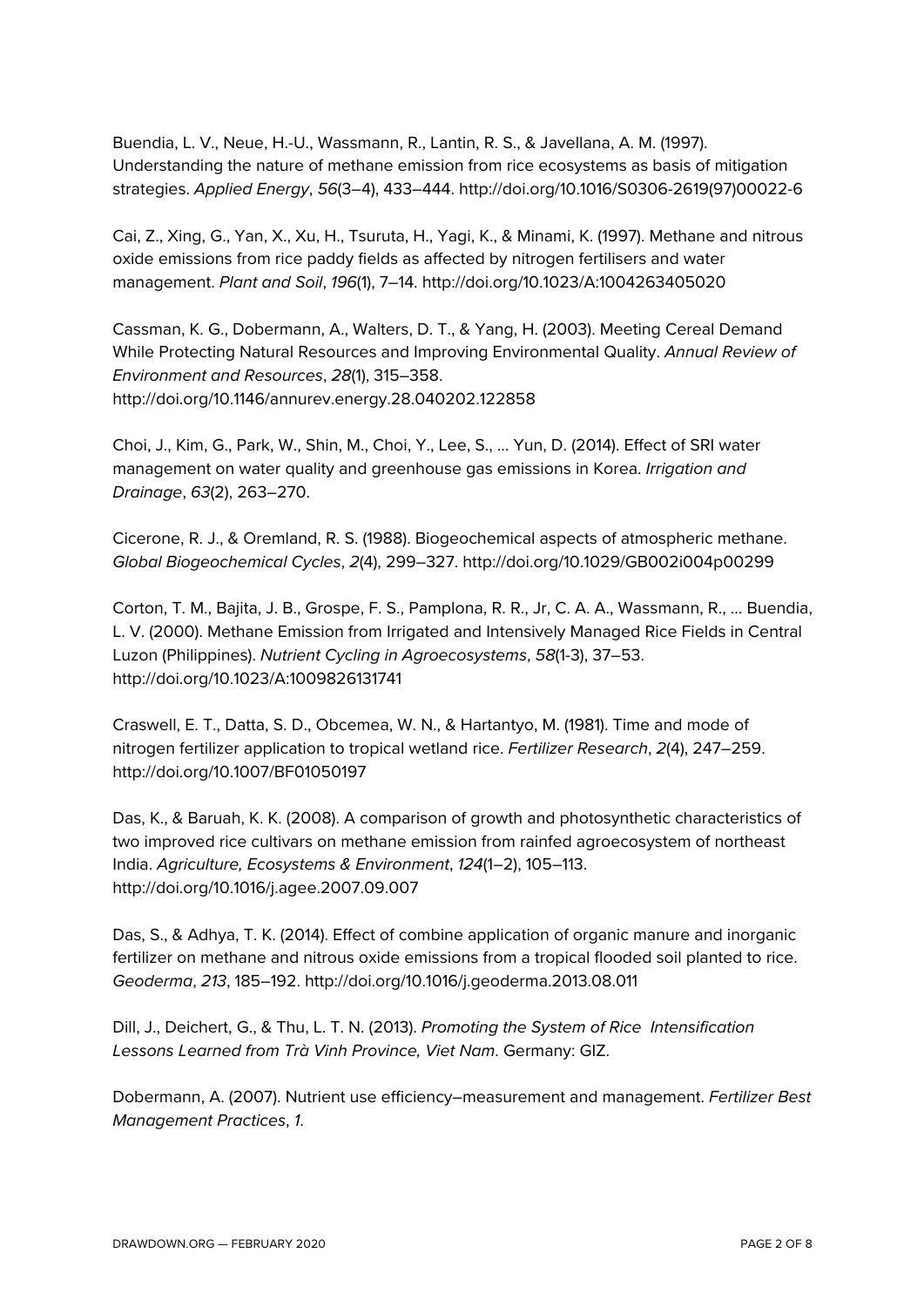Fageria, N. K., Baligar, V. C., & Jones, C. A. (2010). *Growth and Mineral Nutrition of Field Crops, Third Edition*. CRC Press.

FAO Statistical Service Online, accessed December8, 2016. http://www.fao.org/faostat

Feng, J., Chen, C., Zhang, Y., Song, Z., Deng, A., Zheng, C., & Zhang, W. (2013). Impacts of cropping practices on yield-scaled greenhouse gas emissions from rice fields in China: A meta-analysis. *Agriculture, Ecosystems & Environment*, *164*, 220–228. http://doi.org/10.1016/j.agee.2012.10.009

Galloway, J. N., Aber, J. D., Erisman, J. W., Seitzinger, S. P., Howarth, R. W., Cowling, E. B., & Cosby, B. J. (2003). The Nitrogen Cascade. *BioScience*, *53*(4), 341–356. http://doi.org/10.1641/0006-3568(2003)053[0341:TNC]2.0.CO;2

Gathorne-Hardy DR, A., Prof, D., Reddy, N., Motkuri Mr., V., & Hariss-White Prof., B. (2013). A Life Cycle Assessment (LCA) of Greenhouse Gas Emissions from SRI and Flooded Rice Production in SE India. *Taiwan Water Conservancy*, *61*(4), 110–125.

Ghosh, S., Majumdar, D., & Jain, M. C. (2003). Methane and nitrous oxide emissions from an irrigated rice of North India. *Chemosphere*, *51*(3), 181–195. http://doi.org/10.1016/S0045- 6535(02)00822-6

Griscolm et al, "Natural climate solutions". *Proceedings of the National Academy of Sciences*, 114 (44) 11645-11650.

Gutierrez, J., Kim, S. Y., & Kim, P. J. (2013). Effect of rice cultivar on CH4 emissions and productivity in Korean paddy soil. *Field Crops Research*, *146*, 16–24. http://doi.org/10.1016/j.fcr.2013.03.003

Hou, H., Peng, S., Xu, J., Yang, S., & Mao, Z. (2012). Seasonal variations of CH4 and N2O emissions in response to water management of paddy fields located in Southeast China. *Chemosphere*, *89*(7), 884–892. http://doi.org/10.1016/j.chemosphere.2012.04.066

Hussain, S., Peng, S., Fahad, S., Khaliq, A., Huang, J., Cui, K., & Nie, L. (2014). Rice management interventions to mitigate greenhouse gas emissions: a review. *Environmental Science and Pollution Research*, *22*(5), 3342–3360. http://doi.org/10.1007/s11356-014-3760-4

Itoh, M., Sudo, S., Mori, S., Saito, H., Yoshida, T., Shiratori, Y., … Yagi, K. (2011). Mitigation of methane emissions from paddy fields by prolonging midseason drainage. *Agriculture, Ecosystems & Environment*, *141*(3–4), 359–372. http://doi.org/10.1016/j.agee.2011.03.019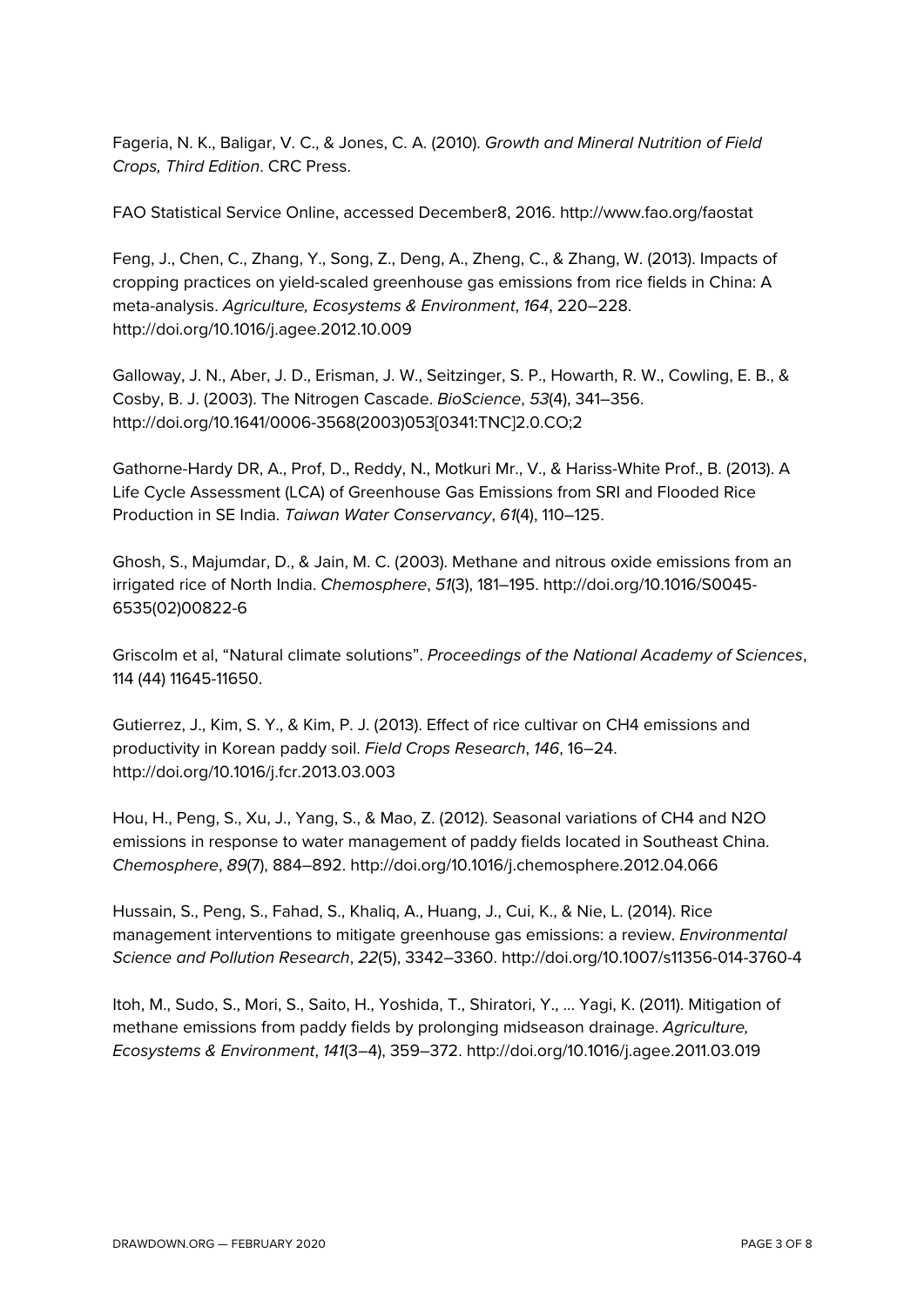Jacinthe, P.-A., & Lal, R. (2005). Labile carbon and methane uptake as affected by tillage intensity in a Mollisol. *Soil and Tillage Research*, *80*(1–2), 35–45. http://doi.org/10.1016/j.still.2004.02.018

Jain, N., Dubey, R., Dubey, D. S., Singh, J., Khanna, M., Pathak, H., & Bhatia, A. (2013). Mitigation of greenhouse gas emission with system of rice intensification in the Indo-Gangetic Plains. *Paddy and Water Environment*, *12*(3), 355–363. http://doi.org/10.1007/s10333-013- 0390-2

Jia, Z., Cai, Z., & Tsuruta, H. (2006). Effect of rice cultivar on CH4 production potential of rice soil and CH4 emission in a pot experiment. *Soil Science and Plant Nutrition*, *52*(3), 341–348. http://doi.org/10.1111/j.1747-0765.2006.00043.x

Ju, X.-T., Xing, G.-X., Chen, X.-P., Zhang, S.-L., Zhang, L.-J., Liu, X.-J., … Zhang, F.-S. (2009). Reducing environmental risk by improving N management in intensive Chinese agricultural systems. *Proceedings of the National Academy of Sciences*, *106*(9), 3041–3046. http://doi.org/10.1073/pnas.0813417106

Katayanagi, N., Furukawa, Y., Fumoto, T., & Hosen, Y. (2012). Validation of the DNDC-Rice model by using CH4 and N2O flux data from rice cultivated in pots under alternate wetting and drying irrigation management. *Soil Science and Plant Nutrition*, *58*(3), 360–372. http://doi.org/10.1080/00380768.2012.682955

Khaliq, A., Shakeel, M., Matloob, A., Hussain, S., Tanveer, A., & Murtaza, G. (2013). Influence of tillage and weed control practices on growth and yield of wheat. *Philippine Journal of Crop Science (PJCS) December*, *38*(3), 00–00.

Khush, G. S. (2005). What it will take to feed 5.0 billion rice consumers in 2030. *Plant Molecular Biology*, *59*(1), 1–6.

Kumar, V., & Ladha, J. K. (2011). Direct Seeding of Rice: recent developments and future research needs. *Advances in Agronomy*, (111), 297–413.

Ladha, J. K., Pathak, H., J. Krupnik, T., Six, J., & van Kessel, C. (2005). Efficiency of Fertilizer Nitrogen in Cereal Production: Retrospects and Prospects. In D. L. Sparks (Ed.), *Advances in Agronomy* (Vol. 87, pp. 85–156). Academic Press. Retrieved from http://www.sciencedirect.com/science/article/pii/S0065211305870038

Lampayan, R. M., Rejesus, R. M., Singleton, G. R., & Bouman, B. A. M. (2015). Adoption and economics of alternate wetting and drying water management for irrigated lowland rice. *Field Crops Research*, *170*, 95–108. http://doi.org/10.1016/j.fcr.2014.10.013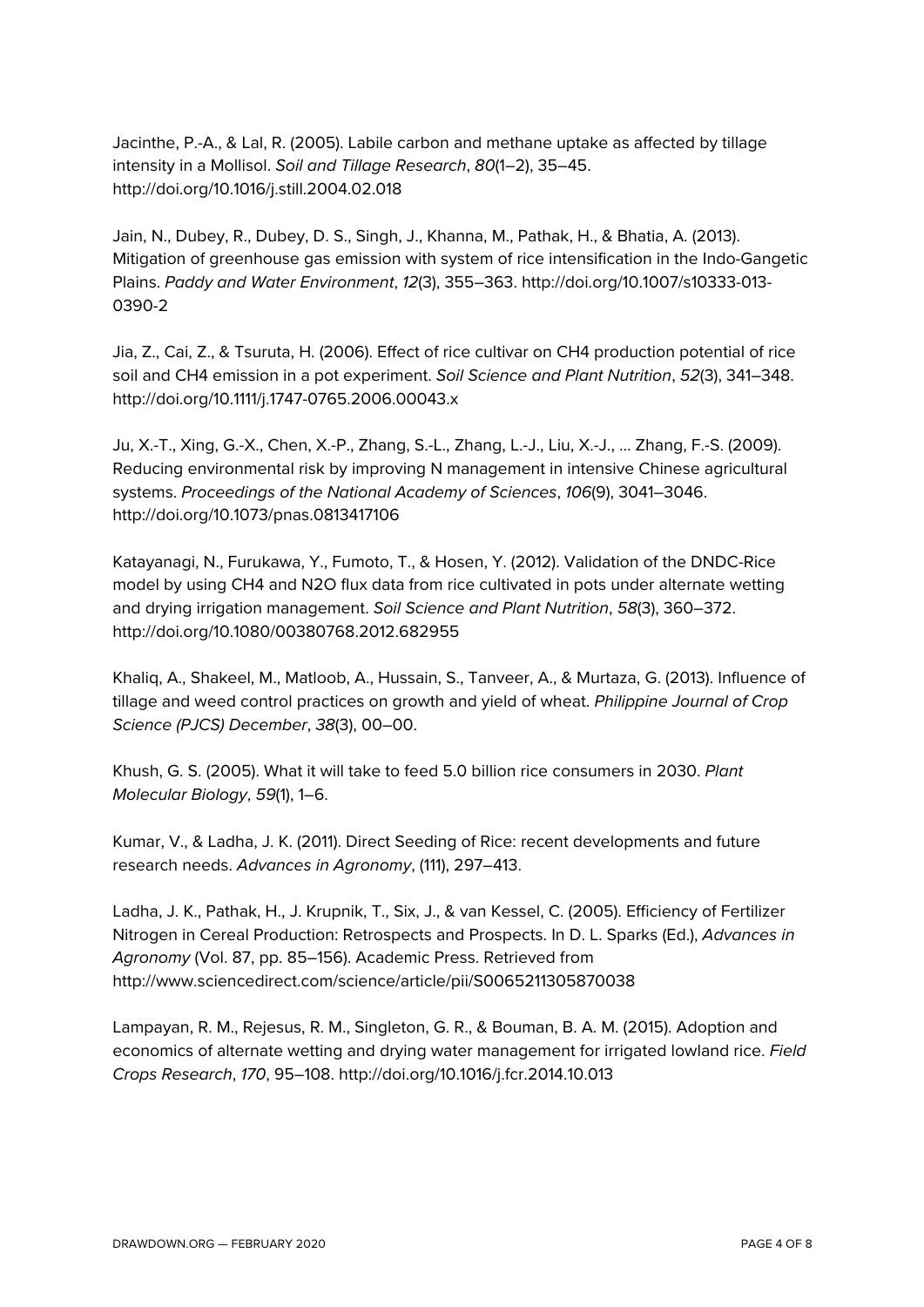LIANG, W., SHI, Y., ZHANG, H., YUE, J., & HUANG, G.-H. (2007). Greenhouse Gas Emissions from Northeast China Rice Fields in Fallow Season. *Pedosphere*, *17*(5), 630–638. http://doi.org/10.1016/S1002-0160(07)60075-7

Li, C., Frolking, S., Xiao, X., Moore, B., Boles, S., Qiu, J., … Sass, R. (2005). Modeling impacts of farming management alternatives on CO2, CH4, and N2O emissions: A case study for water management of rice agriculture of China. *Global Biogeochemical Cycles*, *19*(3), GB3010. http://doi.org/10.1029/2004GB002341

Li, C., Salas, W., DeAngelo, B., & Rose, S. (2006). Assessing Alternatives for Mitigating Net Greenhouse Gas Emissions and Increasing Yields from Rice Production in China Over the Next Twenty Years. *Journal of Environment Quality*, *35*(4), 1554. http://doi.org/10.2134/jeq2005.0208

Linquist, B. A., Anders, M. M., Adviento-Borbe, M. A. A., Chaney, R. L., Nalley, L. L., da Rosa, E. F. F., & van Kessel, C. (2015). Reducing greenhouse gas emissions, water use, and grain arsenic levels in rice systems. *Global Change Biology*, *21*(1), 407–417. http://doi.org/10.1111/gcb.12701

Liu, Y., Yang, M., Wu, Y., Wang, H., Chen, Y., & Wu, W. (2011). Reducing CH4 and CO2 emissions from waterlogged paddy soil with biochar. *Journal of Soils and Sediments*, *11*(6), 930–939. http://doi.org/10.1007/s11368-011-0376-x

Luo, L. J. (2010). Breeding for water-saving and drought-resistance rice (WDR) in China. *Journal of Experimental Botany*, erq185. http://doi.org/10.1093/jxb/erq185

Lu, W. F., Chen, W., Duan, B. W., Guo, W. M., Lu, Y., Lantin, R. S., … Neue, H. U. (2000). Methane Emissions and Mitigation Options in Irrigated Rice Fields in Southeast China. *Nutrient Cycling in Agroecosystems*, *58*(1-3), 65–73. http://doi.org/10.1023/A:1009830232650

McDonald, A. J., Hobbs, P. R., & Riha, S. J. (2006). Does the system of rice intensification outperform conventional best management?: A synopsis of the empirical record. *Field Crops Research*, *96*(1), 31–36. http://doi.org/10.1016/j.fcr.2005.05.003

Mei, X. Q., Ye, Z. H., & Wong, M. H. (2009). The relationship of root porosity and radial oxygen loss on arsenic tolerance and uptake in rice grains and straw. *Environmental Pollution*, *157*(8– 9), 2550–2557. http://doi.org/10.1016/j.envpol.2009.02.037

Minamikawa, K., & Sakai, N. (2006). The practical use of water management based on soil redox potential for decreasing methane emission from a paddy field in Japan. *Agriculture, Ecosystems & Environment*, *116*(3–4), 181–188. http://doi.org/10.1016/j.agee.2006.02.006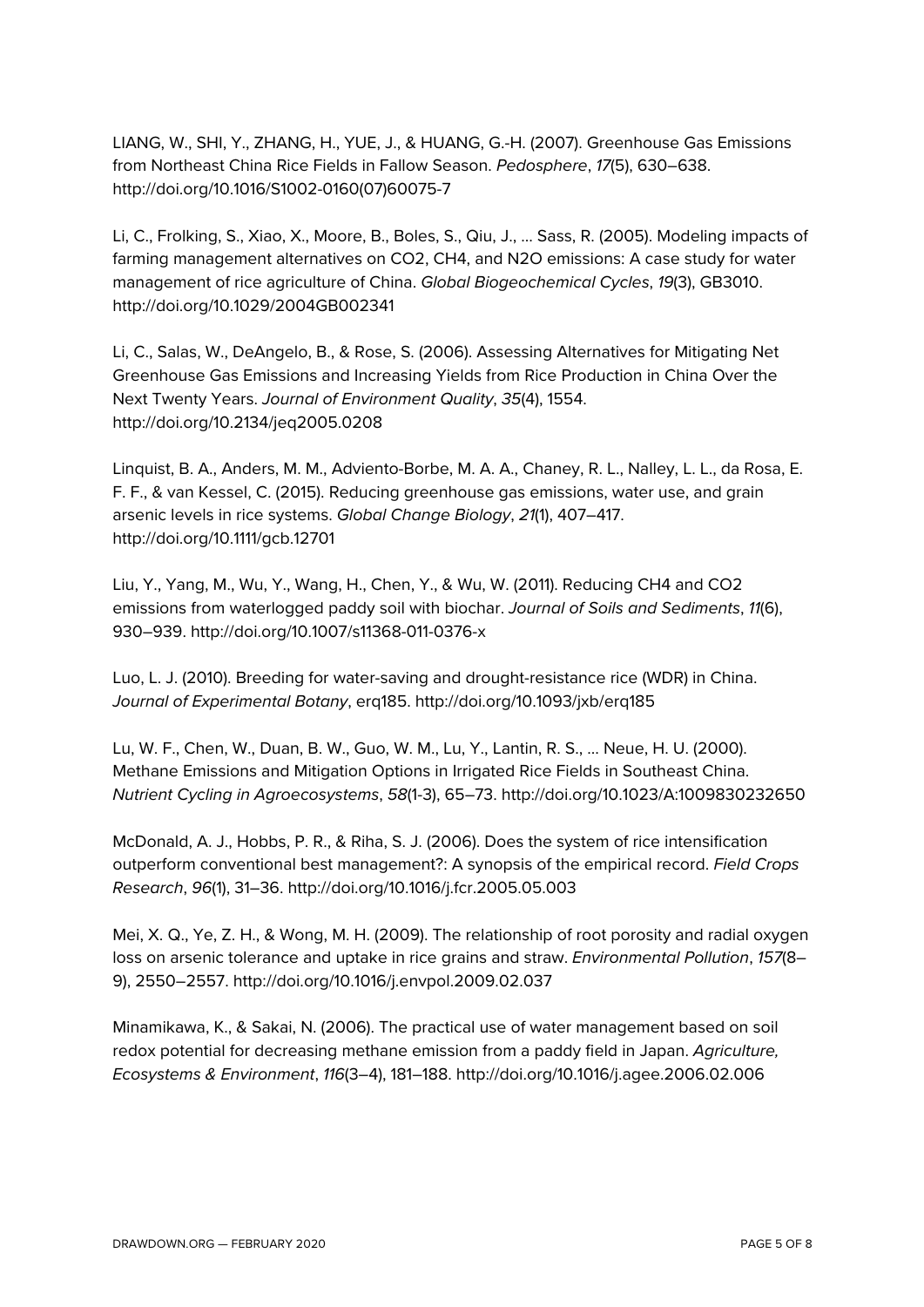Mishra, S., Rath, A. K., Adhya, T. K., Rao, V. R., & Sethunathan, N. (1997). Effect of continuous and alternate water regimes on methane efflux from rice under greenhouse conditions. *Biology and Fertility of Soils*, *24*(4), 399–405. http://doi.org/10.1007/s003740050264

Myhre, G., Shindell, D., Breon, F.-M., Collins, W., Fuglestvedt, J., Huan, J., … Zhang, H. (2013). Anthropogenic and natural radiative forcing. In *The Physical Science Basis. Contribution of Working Group I to the Fifth Assessment Report of the Intergovernmental Panel on Climate Change*. Cambridge ; New York: Cambridge University Press.

Omonode, R. A., Vyn, T. J., Smith, D. R., Hegymegi, P., & Gál, A. (2007). Soil carbon dioxide and methane fluxes from long-term tillage systems in continuous corn and corn–soybean rotations. *Soil and Tillage Research*, *95*(1–2), 182–195. http://doi.org/10.1016/j.still.2006.12.004

Parthasarathi, T., Vanitha, K., Lakshamanakumar, P., Kalaiyarasi, D., & others. (2012). Aerobic rice-mitigating water stress for the future climate change. *Int. J. Agron. Plant Prod*, *3*(7), 241– 254.

Pathak, H., & Wassmann, R. (2007). Introducing greenhouse gas mitigation as a development objective in rice-based agriculture: I. Generation of technical coefficients. *Agricultural Systems*, *94*(3), 807–825. http://doi.org/10.1016/j.agsy.2006.11.015

Petersen, S. O., Schjønning, P., Thomsen, I. K., & Christensen, B. T. (2008). Nitrous oxide evolution from structurally intact soil as influenced by tillage and soil water content. *Soil Biology and Biochemistry*, *40*(4), 967–977. http://doi.org/10.1016/j.soilbio.2007.11.017

Pittelkow, C. M., Adviento-Borbe, M. A., Hill, J. E., Six, J., van Kessel, C., & Linquist, B. A. (2013). Yield-scaled global warming potential of annual nitrous oxide and methane emissions from continuously flooded rice in response to nitrogen input. *Agriculture, Ecosystems & Environment*, *177*, 10–20. http://doi.org/10.1016/j.agee.2013.05.011

Rickman, J., Pyseth, M., Bunna, S., Sinath, P., Fukai, S., Basnayake, J., & others. (2001). Direct seeding of rice in Cambodia. In *Increased lowland rice production in the Mekong Region: Proceedings of an International Workshop held in Vientiane, Laos, 30 October-2 November 2000.* (pp. 60–65). Australian Centre for International Agricultural Research (ACIAR).

Riya, S., Zhou, S., Watanabe, Y., Sagehashi, M., Terada, A., & Hosomi, M. (2012). CH4 and N2O emissions from different varieties of forage rice (Oryza sativa L.) treating liquid cattle waste. *Science of The Total Environment*, *419*, 178–186. http://doi.org/10.1016/j.scitotenv.2012.01.014

Satyanarayana, A., Thiyagarajan, T. M., & Uphoff, N. (2006). Opportunities for water saving with higher yield from the system of rice intensification. *Irrigation Science*, *25*(2), 99–115. http://doi.org/10.1007/s00271-006-0038-8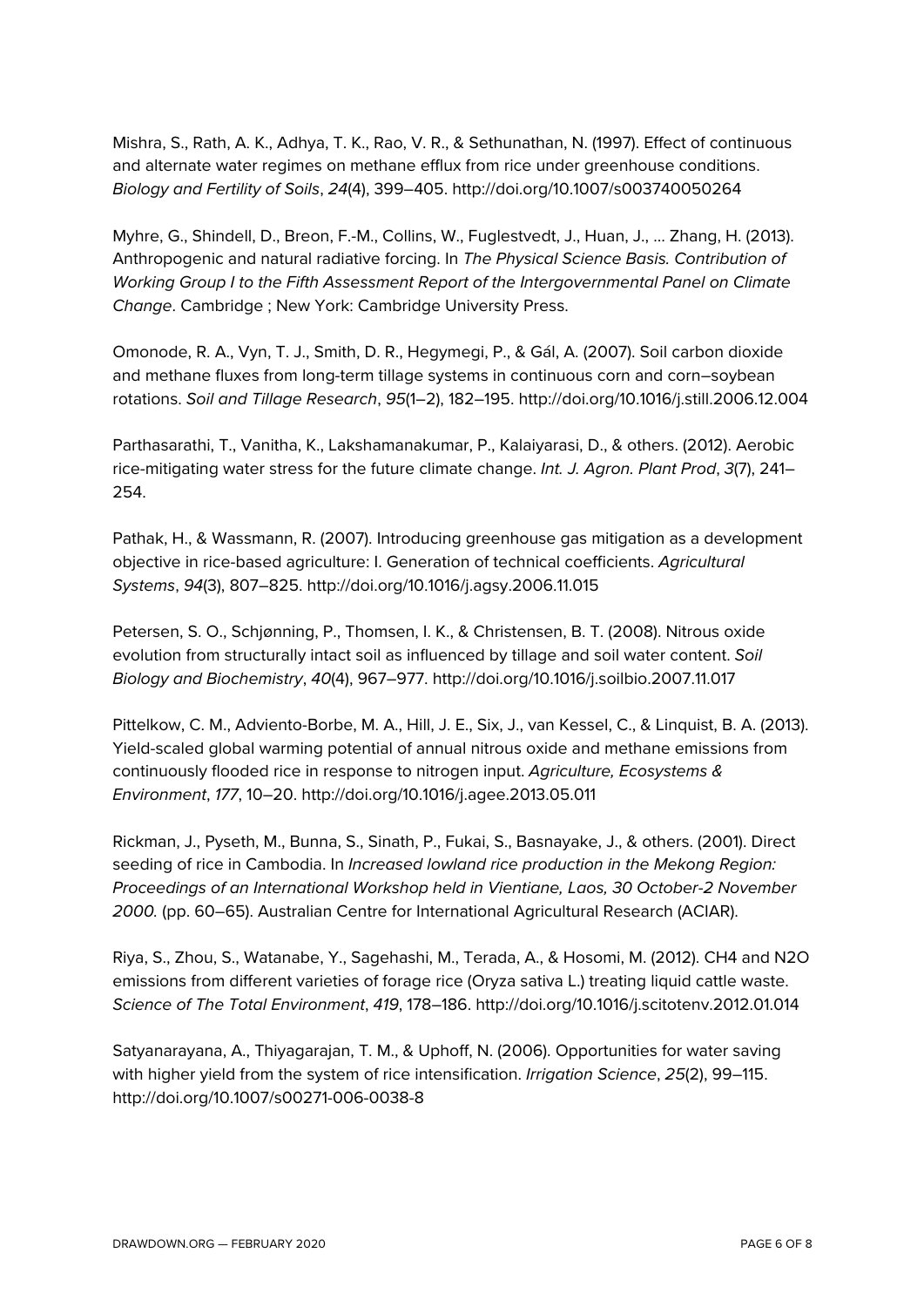Shang, Q., Yang, X., Gao, C., Wu, P., Liu, J., Xu, Y., … Guo, S. (2011). Net annual global warming potential and greenhouse gas intensity in Chinese double rice-cropping systems: a 3-year field measurement in long-term fertilizer experiments. *Global Change Biology*, *17*(6), 2196– 2210. http://doi.org/10.1111/j.1365-2486.2010.02374.x

Sinha, S. K., & Talati, J. (2007). Productivity impacts of the system of rice intensification (SRI): A case study in West Bengal, India. *Agricultural Water Management*, *87*(1), 55–60. http://doi.org/10.1016/j.agwat.2006.06.009

Siopongco, J., Wassmann, R., & Sander, B. (2013). Alternate wetting and drying in Philippine rice production: feasibility study for a Clean Development Mechanism. *Technical Bulletin*, (17).

Smith, P., Martino, D., Cai, Z., Gwary, D., Janzen, H., Kumar, P., … others. (2008). Greenhouse gas mitigation in agriculture. *Philosophical Transactions of the Royal Society B: Biological Sciences*, *363*(1492), 789–813.

Thakur, A. K. (2010). Critiquing SRI criticism: beyond scepticism with empiricism. *Current Science*, *98*(10), 1294–1299.

Towprayoon, S., Smakgahn, K., & Poonkaew, S. (2005). Mitigation of methane and nitrous oxide emissions from drained irrigated rice fields. *Chemosphere*, *59*(11), 1547–1556. http://doi.org/10.1016/j.chemosphere.2005.02.009

Wang, B., Xu, Y., Wang, Z., Li, Z., Guo, Y., Shao, K., & Chen, Z. (1999). Methane emissions from ricefields as affected by organic amendment, water regime, crop establishment, and rice cultivar. *Environmental Monitoring and Assessment*, *57*(2), 213–228. http://doi.org/10.1023/A:1006039231459

Wang, M.-X., & Shangguan, X.-J. (1996). CH4 emission from various rice fields in P.R. China. *Theoretical and Applied Climatology*, *55*(1-4), 129–138. http://doi.org/10.1007/BF00864708

Wassmann, R., Neue, H. U., Lantin, R. S., Makarim, K., Chareonsilp, N., Buendia, L. V., & Rennenberg, H. (2000). Characterization of Methane Emissions from Rice Fields in Asia. II. Differences among Irrigated, Rainfed, and Deepwater Rice. *Nutrient Cycling in Agroecosystems*, *58*(1-3), 13–22. http://doi.org/10.1023/A:1009822030832

Wassmann, R., & Pathak, H. (2007). Introducing greenhouse gas mitigation as a development objective in rice-based agriculture: II. Cost–benefit assessment for different technologies, regions and scales. *Agricultural Systems*, *94*(3), 826–840. http://doi.org/10.1016/j.agsy.2006.11.009

Win, K. T., Nonaka, R., Win, A. T., Sasada, Y., Toyota, K., & Motobayashi, T. (2013). Effects of water saving irrigation and rice variety on greenhouse gas emissions and water use efficiency in a paddy field fertilized with anaerobically digested pig slurry. *Paddy and Water Environment*, *13*(1), 51–60. http://doi.org/10.1007/s10333-013-0406-y